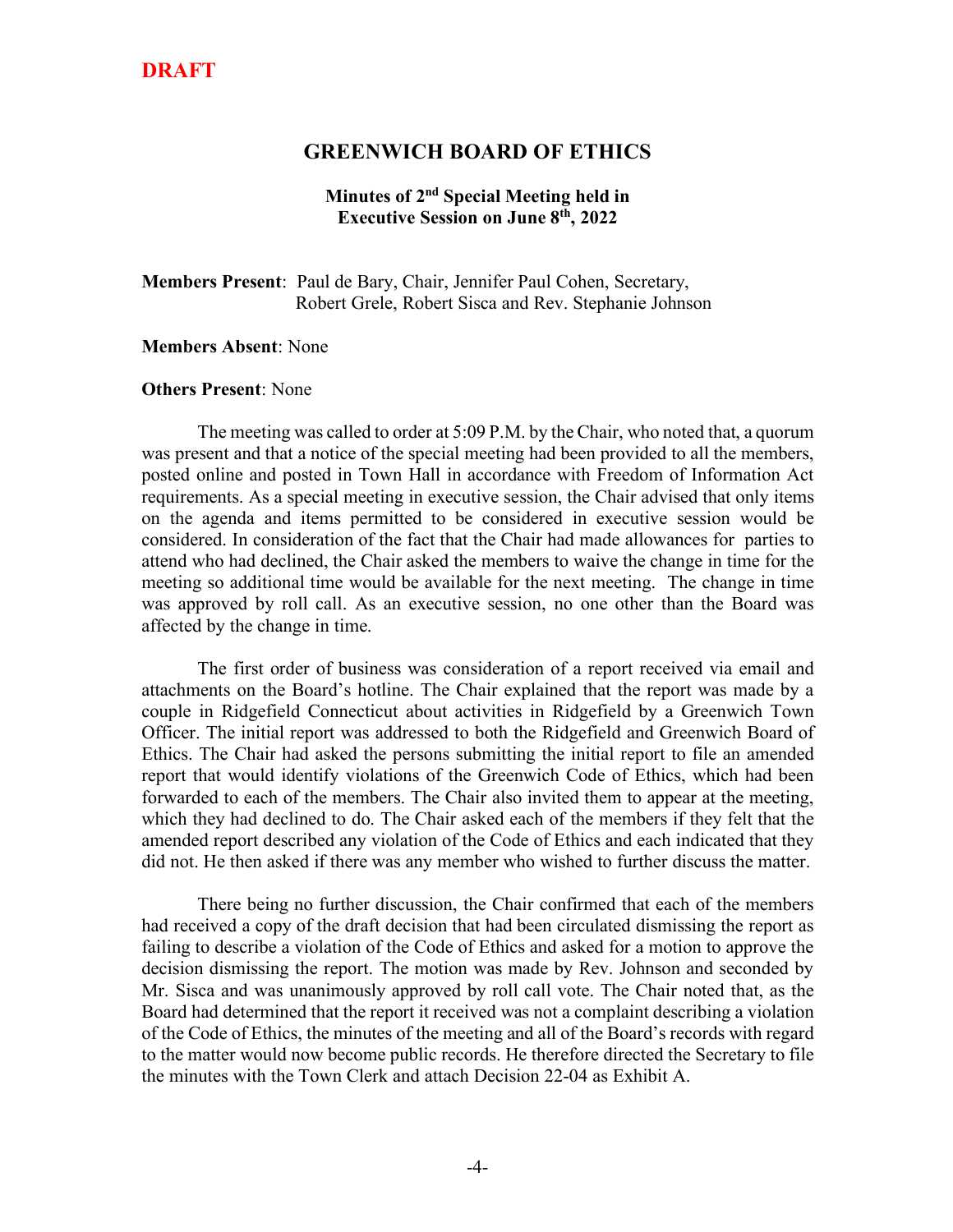Following this the Chair indicated that all matters listed on the agenda had come before the Board and moved to adjourn the meeting which was approved unanimously by roll call vote at 5:11.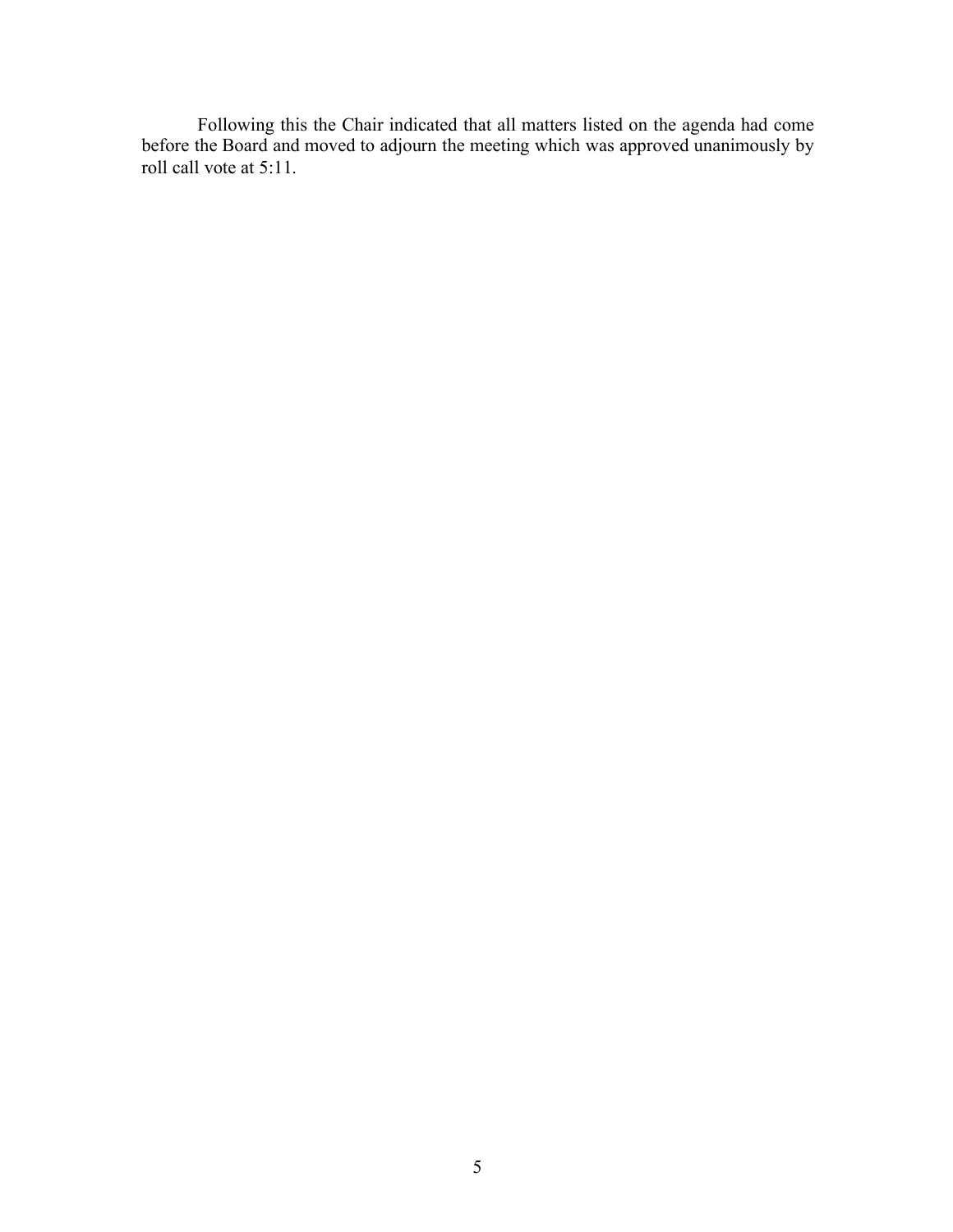**Exhibit A**

**Decision #22-04**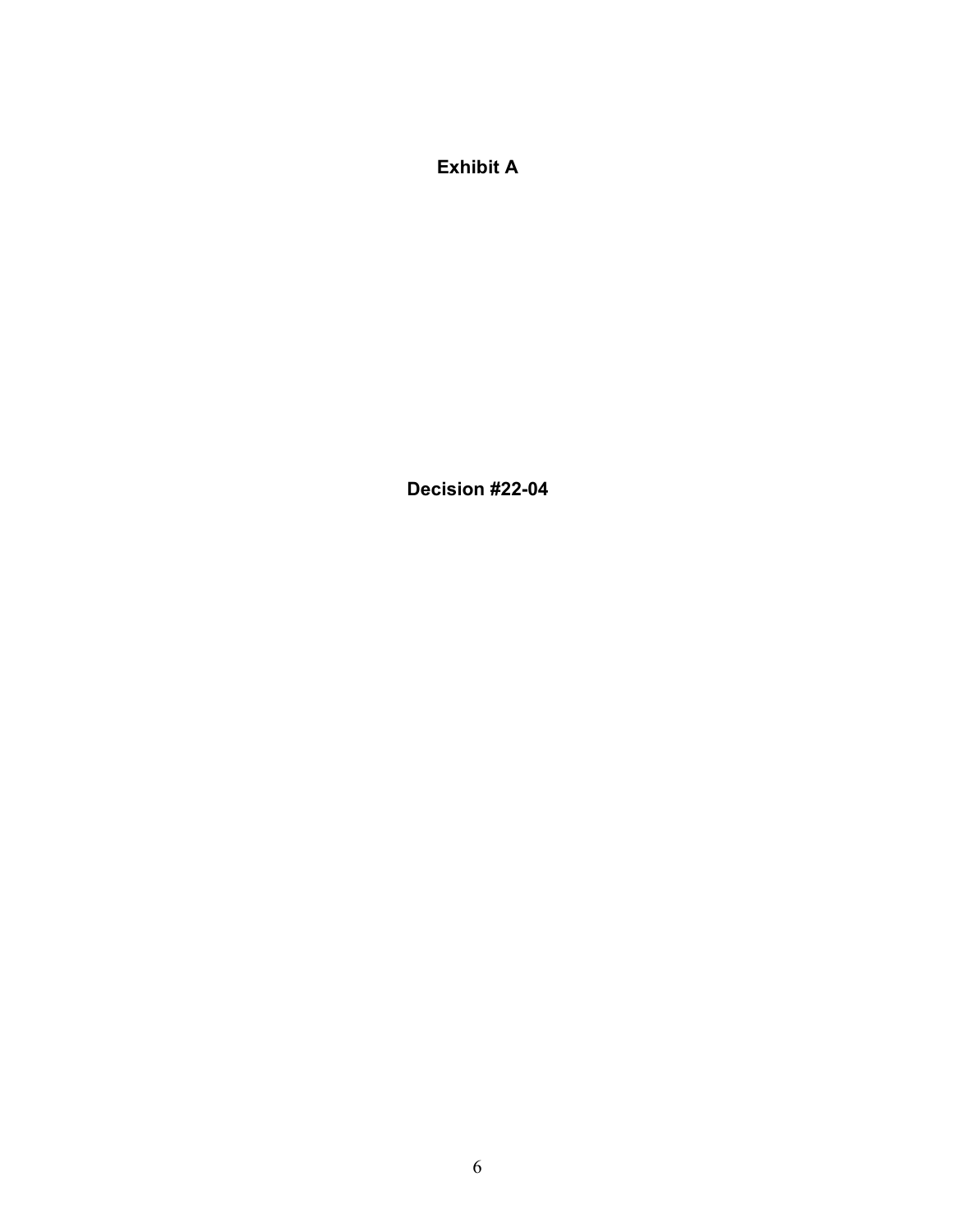### **DRAFT**

### **Decision No. 22-04**

**Date: 6**/8/22

**Topics:** Complaints, Sufficiency, Town Officer

**Code Sections:** Section 8, Subsection 2(3)

The Board of Ethics received a report through a e-mail message on its hotline on May 26<sup>th</sup>, which was supplemented by an amended report submitted June 5th, 2022. In accordance with its Statement of Procedures and Rules of Conduct, the Board proceeded with a review of the report to determine if it alleged a violation of the Greenwich Code of Ethics.

The first step in any such investigation is for the Board to evaluate whether the report alleges a violation of the Code by a Town Officer and whether the Board has jurisdiction over the subject matter and the person alleged to have violated the Code. In performing this review, the Board considers only the information contained in the report and assumes the truth and completeness of this information without further investigation. After this evaluation, the Board makes a finding as to whether the report (a) makes a complaint that should be further investigated, (b) should be dismissed because it fails to state a specific violation of the Code over which the Board has appropriate jurisdiction or (c) involves issues or circumstances that are not appropriate to be addressed by the Board in light of the remedies available.

### **Information Contained in the Report**

The report alleged that an employee of the Town of Greenwich also served as the Chair of a Commission for another Town in Connecticut and, as Chair of that Commission, had recommended the use of consultants "we have used in Greenwich" who "know what [the respondent] wants." The report complained that this created the appearance of an "illegal conflict" and speculated that respondent might have created a "pay to play ecosystem" and received a *quid pro quo* for the referrals in the form of contributions from the consultants to a non-profit the respondent was a manager of or in the form of "conferences, entertainment, holiday gifts, speaking engagements, etc."

The Board requested additional information concerning the respondent's financial interest in specific consultants or in transactions with the Town of Greenwich, or as to gifts to the charity or other items of value that might have influenced the respondent with regard to a transaction or action involving the Town of Greenwich, but was unsuccessful in obtaining such specific information in response to its request.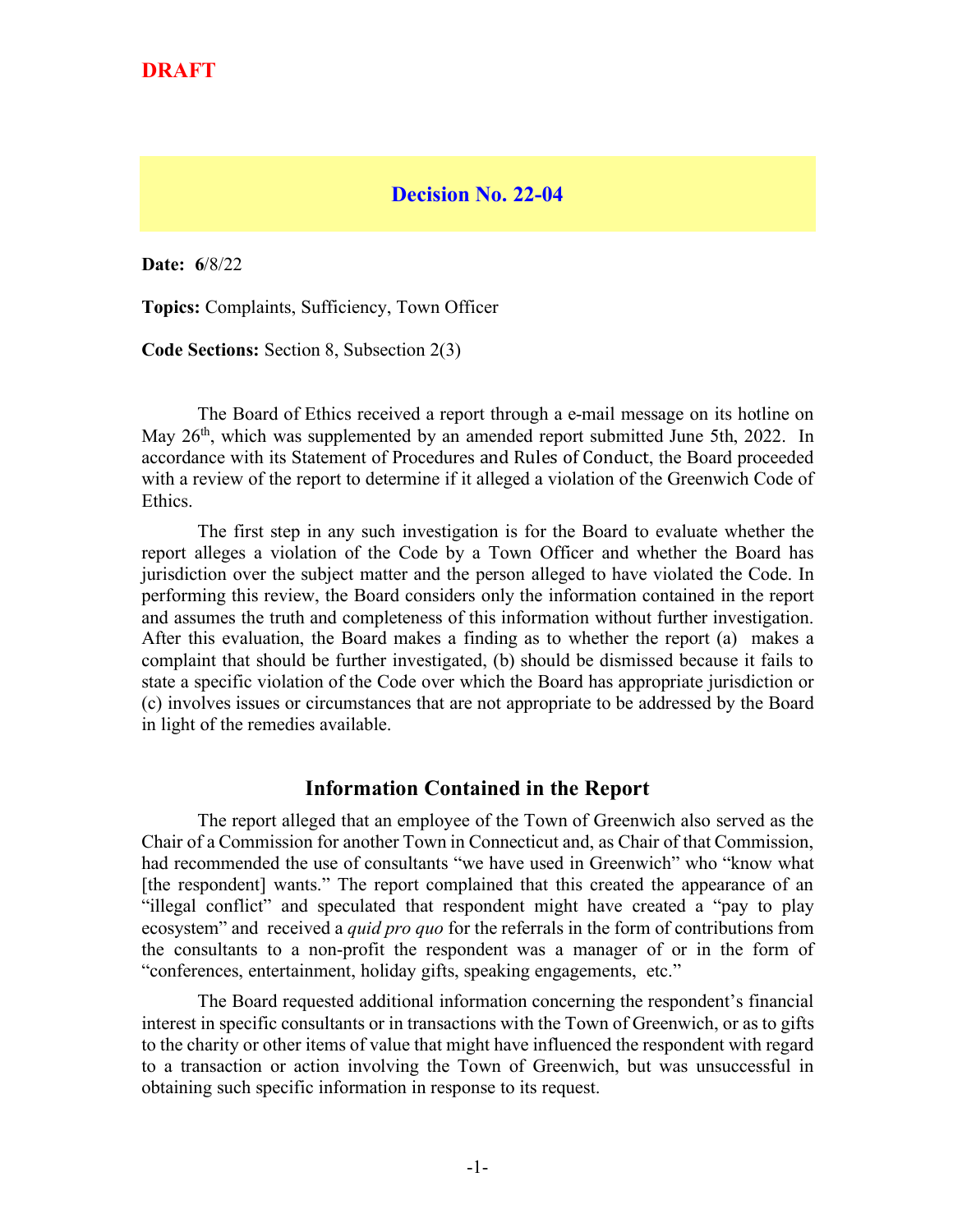### **Determination and Decision**

The Board found that, as an employee of the Town, the respondent was a Town Officer within the meaning of the Code. Therefore the Board carefully reviewed the report to determine if: 1) it described a possible violation of the Code of Ethics with sufficient specificity to enable the Board to conduct a proper investigation and 2) it involved issues or circumstances that are appropriate to be addressed by the Board in light of the remedies available.

As a result of its review, the Board determined that the report neither alleged specific facts supporting the conclusion that a violation of the Code existed nor involved issues or circumstances that were appropriate to be addressed by the Board in light of the remedies available. The Board made this determination for the following reasons:

- 1) The report did not allege a possible violation of the Code since it did not describe any specific financial interest in, nor the receipt of any specific thing of value in connection with, a Town transaction or action.
- 2) While Section 8 of the Code requires the Board to investigate alleged violations of the Code by officials of the Town of Greenwich, the Code does not authorize the Board to investigate alleged violations of the standards of other municipalities.

Accordingly, the Board dismissed the report submitted because it did not qualify as a complaint that should be investigated under the Code.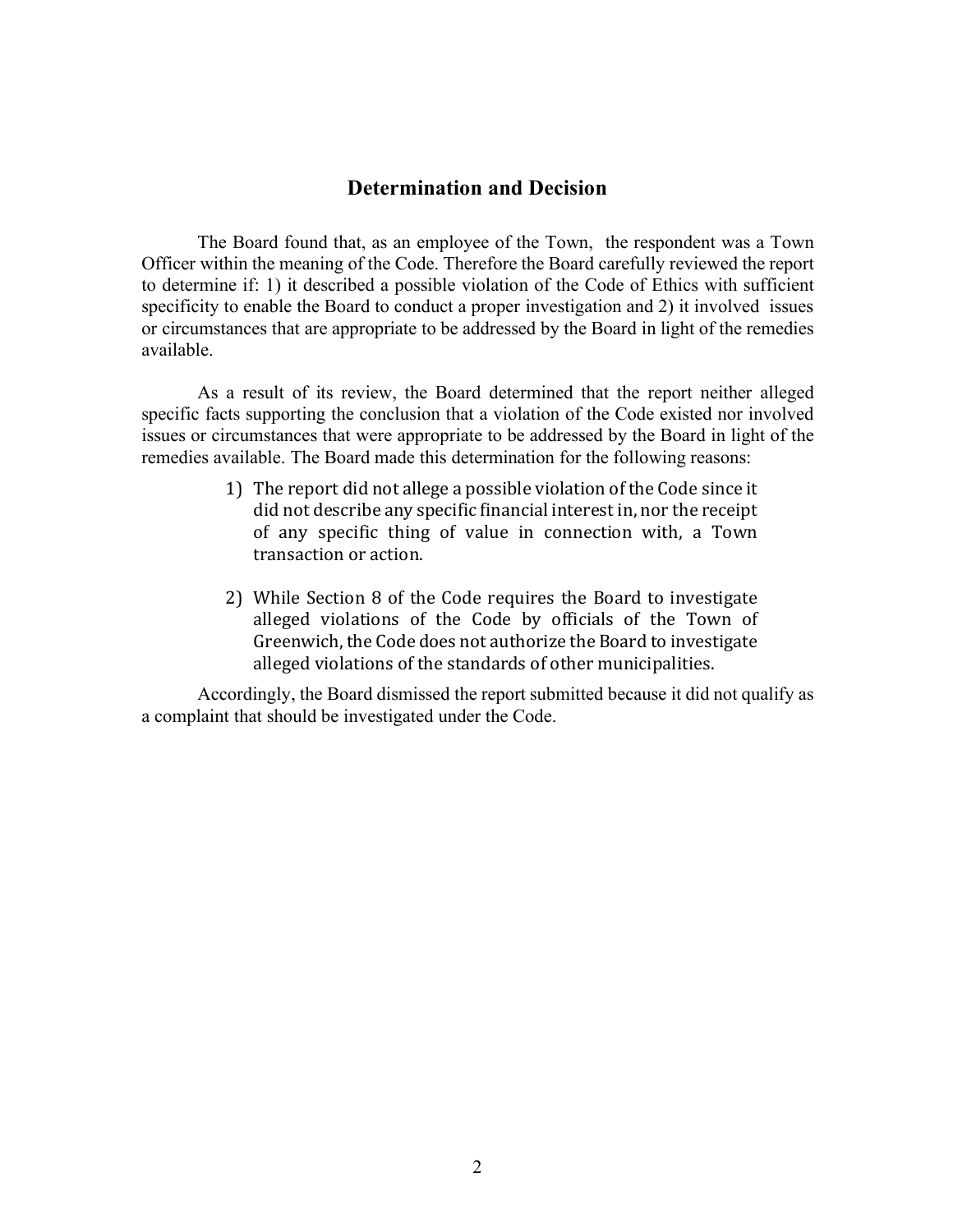# **DRAFT**

## **BOARD OF ETHICS OF THE TOWN OF GREENWICH RECORD OF VOTES BY THE BOARD**

# **DATE: JUNE 8TH, 2022 2nd Special Meeting in Executive Session**

## **MOTION/RESOLUTION: (1) TO APPROVE CHANGE IN THE TIME OF THE MEETING FROM 5:15 TO 5:09**

| <b>Member</b>              | Yea      | Nay   Abstain   Absent |  |
|----------------------------|----------|------------------------|--|
| Paul de Bary               | X        |                        |  |
| <b>Jennifer Paul Cohen</b> | <b>X</b> |                        |  |
| <b>Robert Grele</b>        | X        |                        |  |
| Rev. Stephanie Johnson     | <b>X</b> |                        |  |
| <b>Robert Sisca</b>        |          |                        |  |